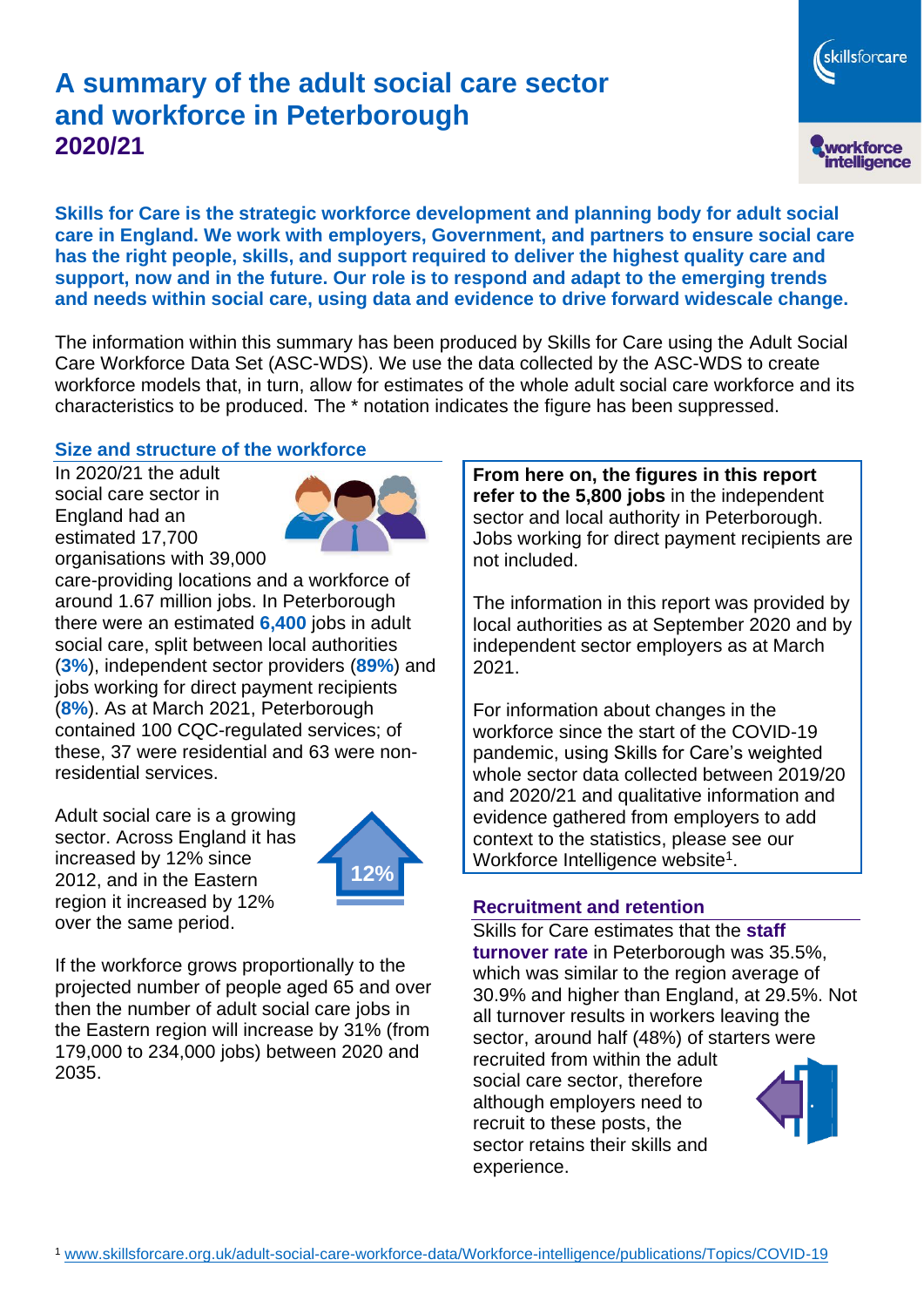Adult social care has an experienced 'core' of workers. Workers in Peterborough had on average **7.5 years of experience in the sector** and 80% of the workforce had been working in the sector for at least three years.

Using both workforce intelligence evidence and our links with employers and stakeholders across England, we know that recruitment and retention is one of the largest issues faced by employers. We have many resources and tools available to help, for example the 'Values-based recruitment and retention toolkit'<sup>2</sup> and 'Seeing potential: widen your talent pool'. <sup>3</sup> For more information please visit: [www.skillsforcare.org.uk/recruitment-retention](http://www.skillsforcare.org.uk/recruitment-retention)

#### **Employment information**

We estimate Peterborough had **5,800** adult social care jobs employed in the local authority and independent sectors. These included 425 managerial roles, 225 regulated professionals, 4,500 direct care (including 3,900 care workers), and 700 othernon-care proving roles.

The average number of **sickness days** taken in the last year in Peterborough was 8.9, (9.1 in Eastern and 9.5 across England). With an estimated directly employed workforce of 5,500, this would mean employers in Peterborough lost approximately **49,000 days to sickness in 2020/21**. In England levels of staff sickness have nearly doubled over the course of the pandemic between 2019/20 and 2020/21, in total around 6 million extra days were lost to sickness than in the year before.

Less than a quarter (21%) of the workforce in Peterborough were on zero-hours contracts. Around two thirds (62%) of the workforce usually worked full-time hours and 38% were part-time.

# **Chart 1. Proportion of workers on zero hours contracts by area**

| England      | 25%        |
|--------------|------------|
| Eastern      | <b>25%</b> |
| Peterborough | 21%        |

# **Workforce demographics**

The majority (78%) of the workforce in Peterborough were female, and the average age was 41.6 years old. Workers aged



24 and under made up 9% of the workforce and workers aged over 55 represented 20%. Given this age profile approximately 1,200 people will be reaching retirement age in the next 10 years.

Nationality varied by region, in England 83% of the workforce identified as British, while in the Eastern region this was 82%. An estimated 77% of the workforce in Peterborough identified as British, 13% identified as of an EU nationality and 10% a non-EU nationality, therefore there was a similar reliance on EU and non-EU workers.

# **Pay**



Table 1 shows the full-time equivalent annual or hourly pay rate of selected job roles in Peterborough (area), Eastern (region) and England. All figures

represent the independent sector as at March 2021, except social workers which represent the local authority sector as at September 2020. At the time of analysis, the National Living Wage was £8.72.

#### **Table 1. Average pay rate of selected job roles by area**

|                                 | <b>England</b> | Region  | <b>Area</b> |
|---------------------------------|----------------|---------|-------------|
| Full-time equivalent annual pay |                |         |             |
| Social Worker <sup>t</sup>      | £37,100        | £34,500 | £36,100     |
| Registered nurse                | £33,600        | £33,000 | £33,400     |
| Hourly pay                      |                |         |             |
| National Living<br>Wage         | £8.72          | £8.72   | £8.72       |
| Senior care worker              | £10.00         | £10.02  | £9.73       |
| Care worker                     | £9.29          | £9.23   | £9.05       |
| Support and<br>outreach         | £9.53          | £9.37   | £9.07       |

†Local authority social workers only.

Please note that pay varies by sector, with local authority pay generally being higher than independent sector pay.